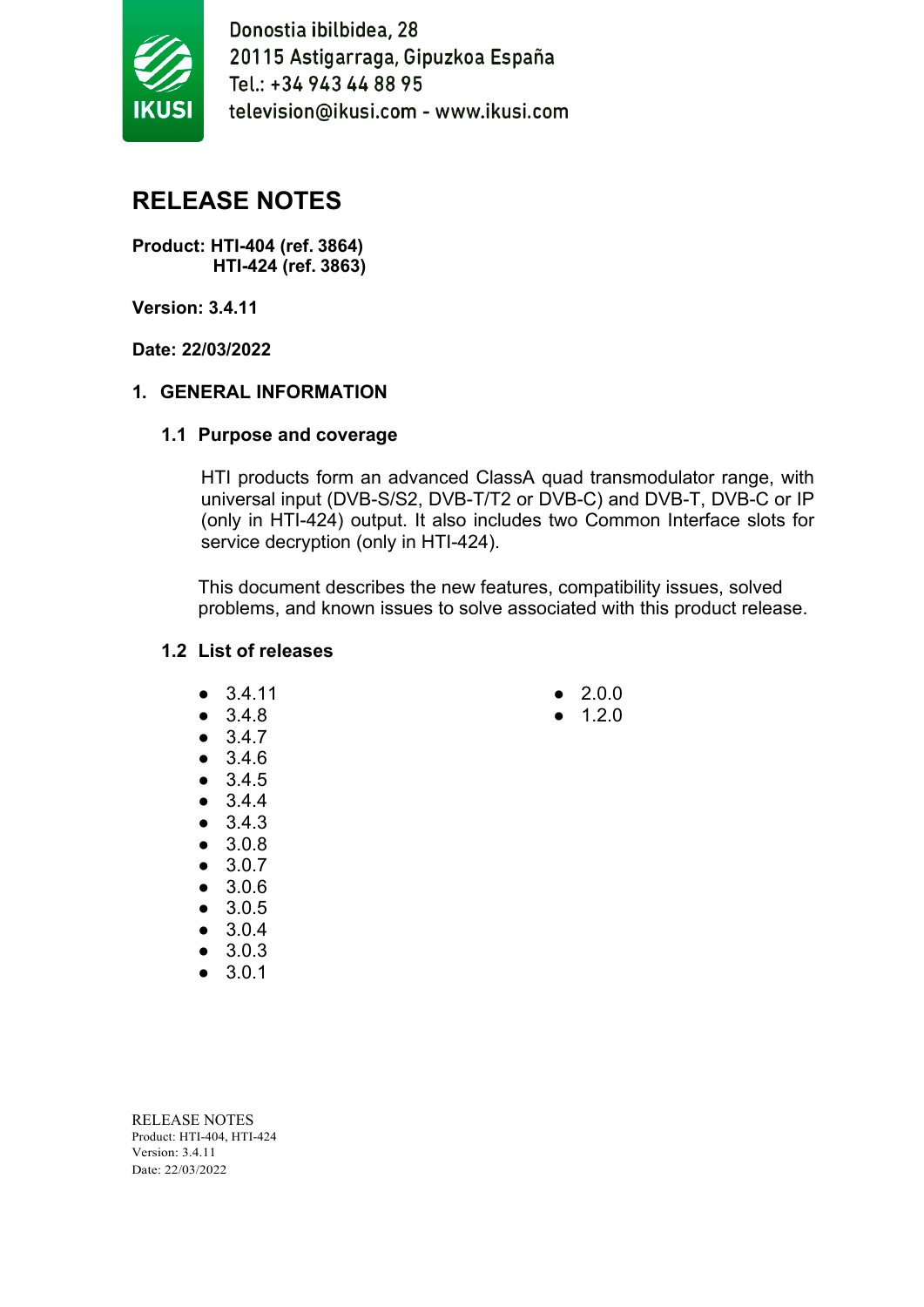

## **1.3 Product identification**

## **1.3.1 Software review**

Software release of the system is checked through a web browser.

After accessing HTI headend via the web, go to Menu / Firmware Management. Check information of CURRENT FIRMWARE VERSION.

| Firmware Upgrade Management for the headend |  |  |
|---------------------------------------------|--|--|
|                                             |  |  |
| <b>CURRENT FIRMWARE VERSION</b>             |  |  |
| <b>VERSION</b>                              |  |  |
| 1.2.0+d20180612                             |  |  |
| <b>AVAILABLE FIRMWARE VERSION</b>           |  |  |
| <b>VERSION</b>                              |  |  |
|                                             |  |  |
| <b>UPLOAD A FIRMWARE UPDATE</b>             |  |  |
| <b>Add Firmware File</b>                    |  |  |
|                                             |  |  |

## **1.3.2 Hardware review**

Not applicable. All HW versions are supported.

#### **1.4 Compatibility information**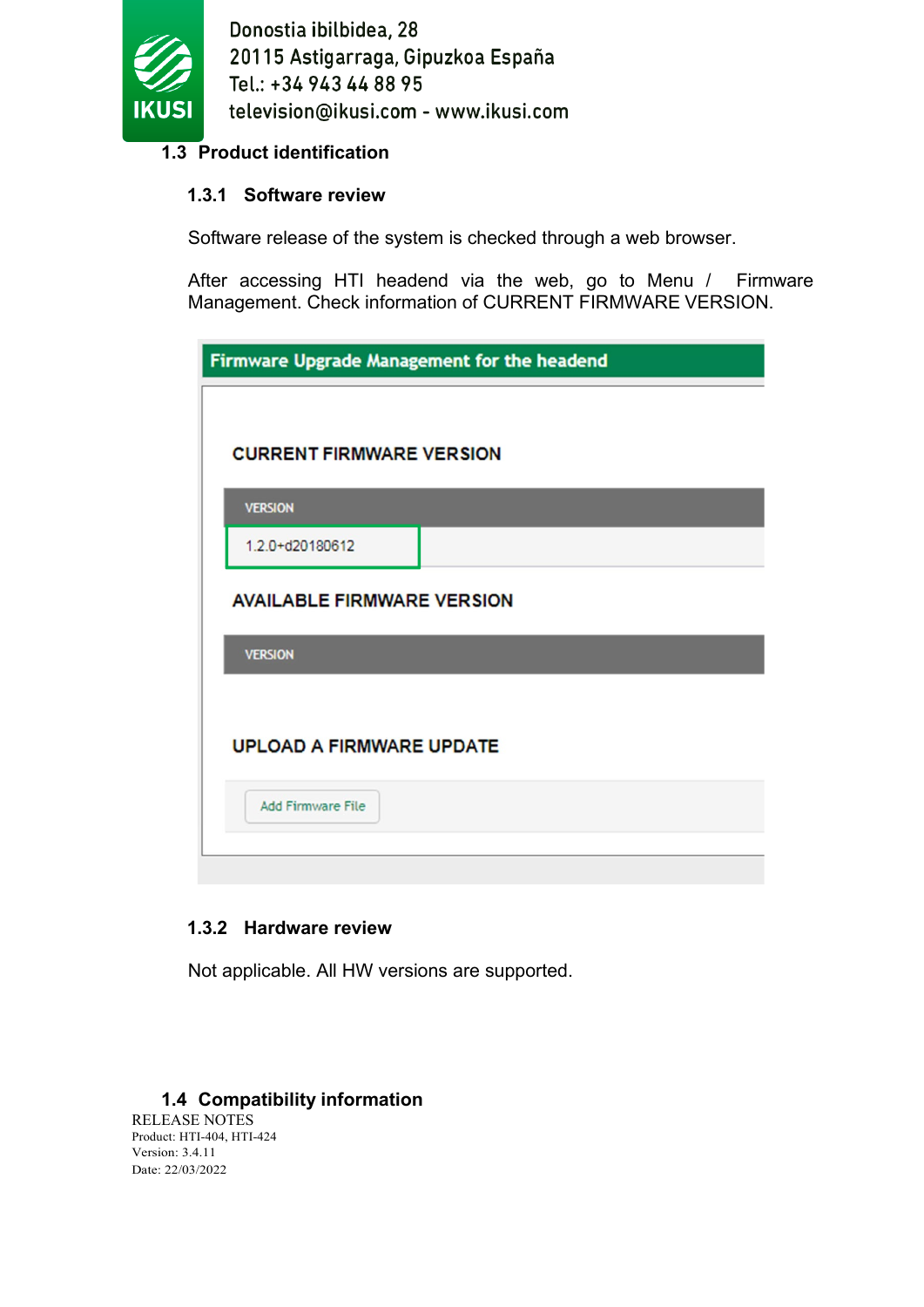

# **1.4.1 Supported HW**

Not applicable. All HW versions are supported.

# **1.4.2 Backwards compatibility notes**

It is not possible to downgrade.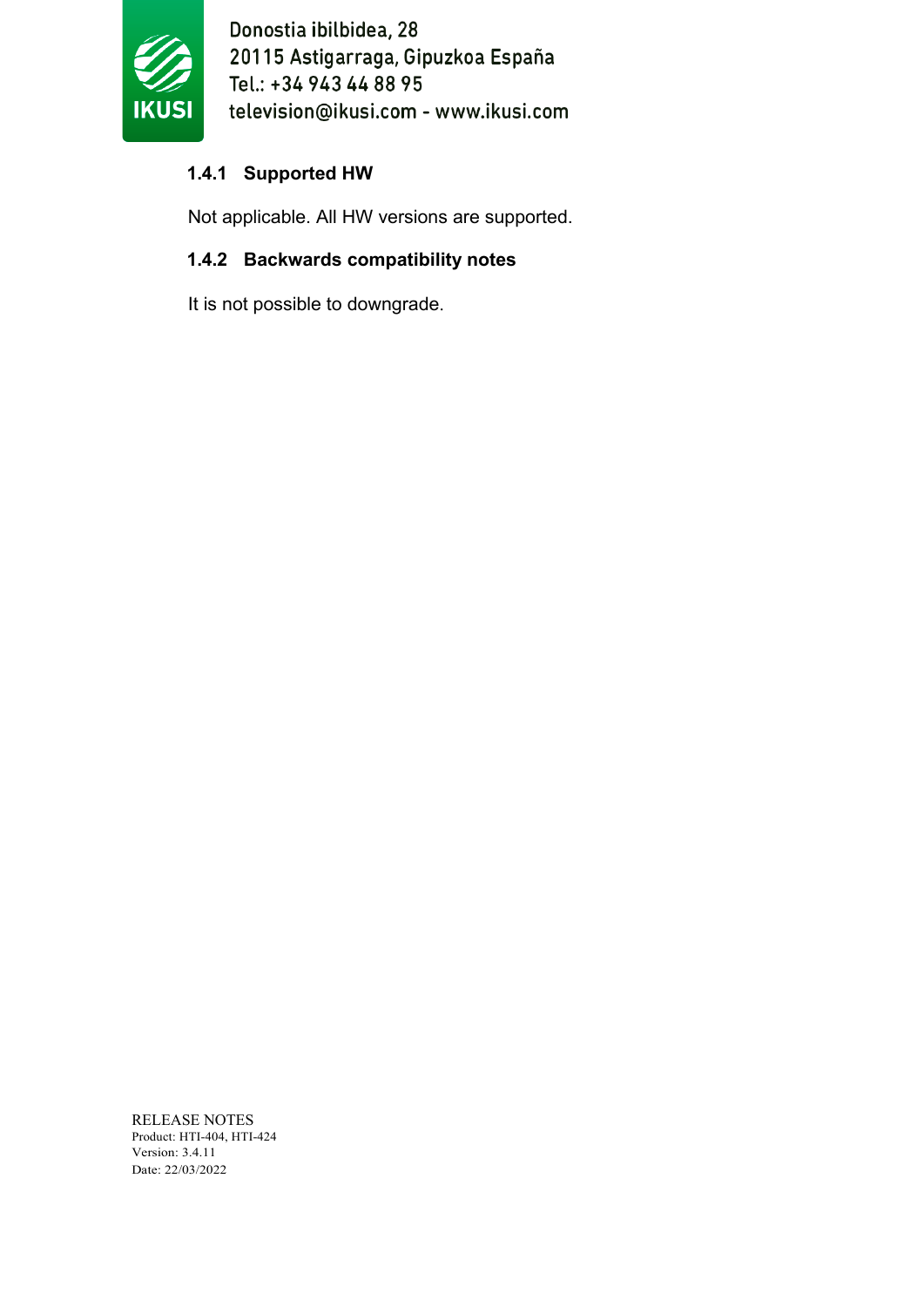

- **2. RELEASE HISTORY**
	- **Software Release 3.4.11** (22/03/2022)
		- **New Features**
			- Added system logs to Web interface.
		- **Resolved issues**
			- Several minor fixes.
		- **Known issues**
			- None.
	- **Software Release 3.4.8** (27/09/2021)
		- **New Features**
			- Reduced parameters of SAP service.
		- **Resolved issues**
			- Tuning of wrong stream on DVB-S2 multistream muxes.
		- **Known issues**
			- None.

#### ● **Software Release 3.4.7** (23/07/2021)

- **New Features**
	- None.
- **Resolved issues**
	- Tuning of wrong stream on DVB-S2 multistream muxes.
	- Saving of wrong PLS mode to backups.
- **Known issues**
	- None.

## ● **Software Release 3.4.6** (03/06/2021)

- **New Features**
	- None.
- **Resolved issues**
	- It is now possible to register and upgrade modules with version 3.0.8 and lower. These modules have to be reset to factory defaults after upgrade to 3.4.6 and before configuration.
- **Known issues**
	- None.

## ● **Software Release 3.4.5** (01/06/2021)

- **New features**
	- None.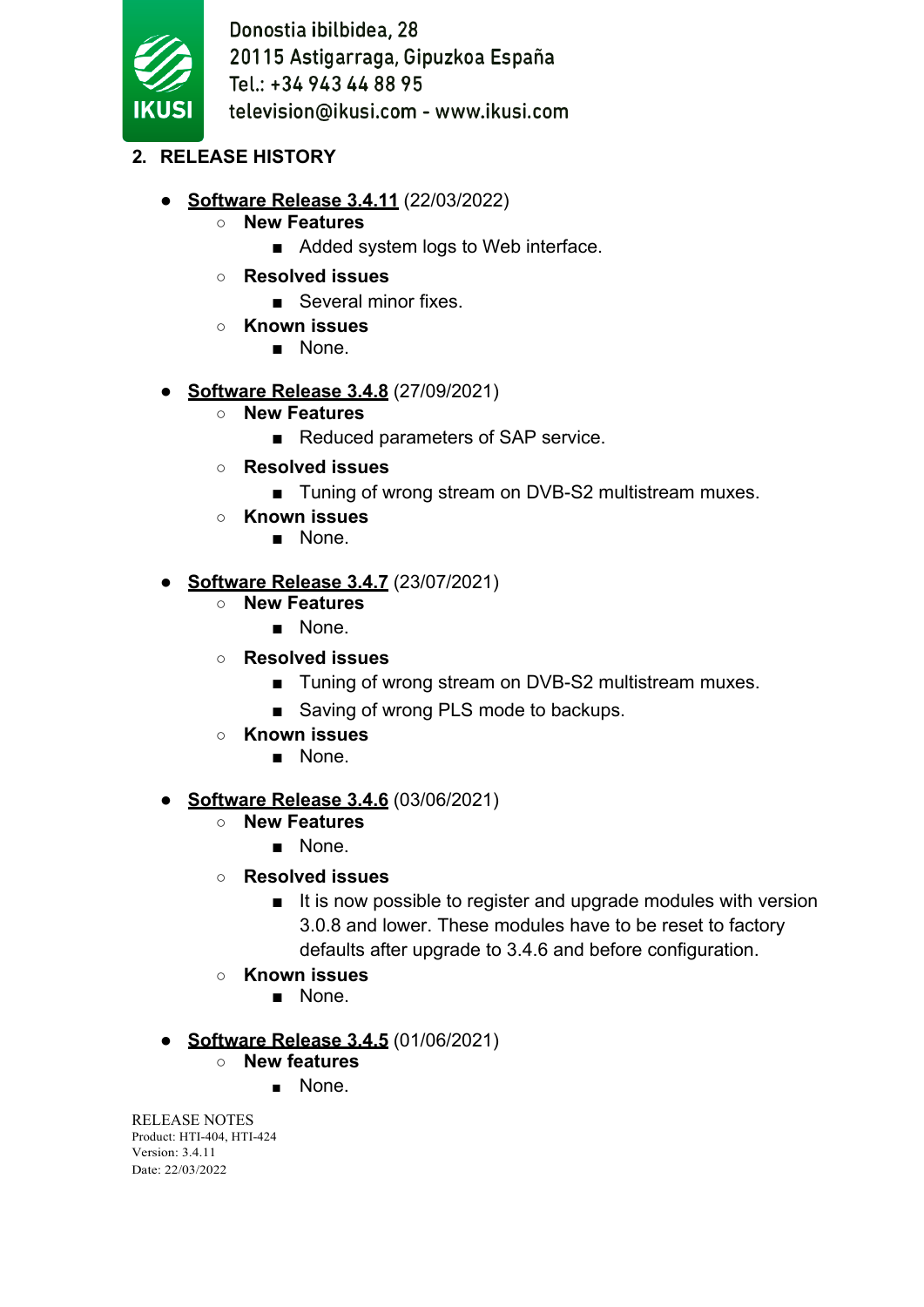

- **Resolved issues**
	- On newly added services, the audio streams were blocked in some cases.
- **Known issues**
	- It is not possible to register/operate/upgrade modules with versions 3.0.8 and lower on a headend already upgraded to 3.4.3 and later. These modules have to be already upgraded at least to 3.4.3.

# **Software Release 3.4.4 (20/05/2021)**

- **New features**
	- None.
- **Resolved issues**
	- The source IP field could not be edited.
	- The names of IPTV inputs were wrong on the service selection popup menu.
- **Known issues**
	- It is not possible to register/operate/upgrade modules with versions 3.0.8 and lower on a headend already upgraded to 3.4.3 and later. These modules have to be already upgraded at least to 3.4.3.

# ● **Software Release 3.4.3** (10/05/2021)

- **New features**
	- Added 4 IPTV multicast inputs.
	- Added RF input signal quality info.
	- Improved RF attenuation/power handling on Web.
- **Resolved issues**
	- Usability fixes on Web interface.
	- The Web access user changes from "Admin" to "admin". Cached credentials must be updated in Web browsers.
- **Known issues**
	- It is not possible to register/operate/upgrade modules with versions 3.0.8 and lower on a headend already upgraded to 3.4.3 and later. These modules have to be already upgraded at least to 3.4.3.

## ● **Software Release 3.0.8** (04/02/2021)

- **New features**
	- Dynamic fan RPM. Fans spin lower to reduce noise.
- **Resolved issues**
	- The PLS mode in satellite input was inconsistent when recovered from a backup file.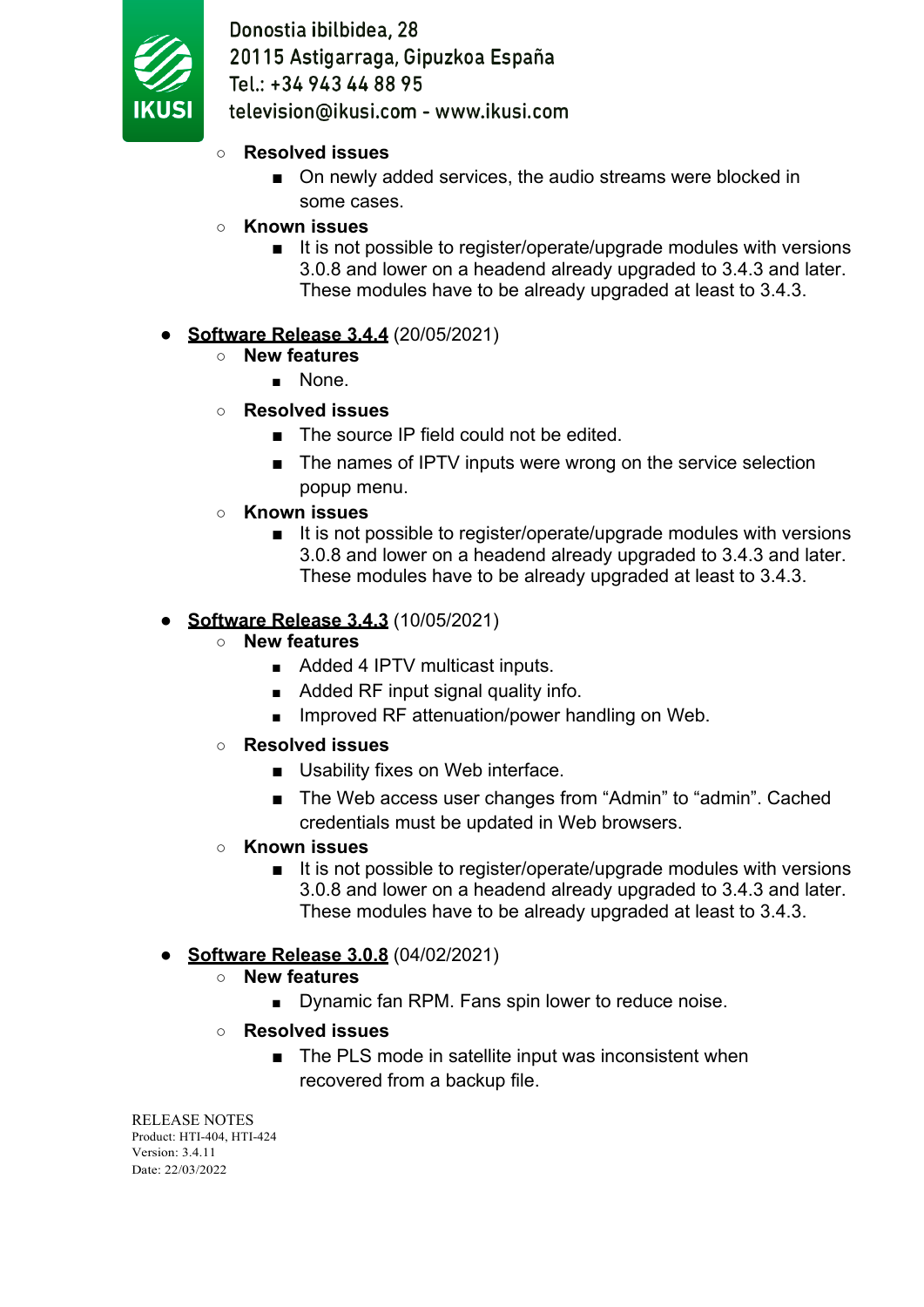

- **Known issues**
	- Same as 3.0.7
- **Software Release 3.0.7** (11/06/2020)
	- **New features**
		- None.
	- **Resolved issues**
		- Unable to save network config with blank gateway.
		- Error in reporting of local oscillator value in certain LNB setups.
	- **Known issues**
		- Same as 3.0.6
- **Software Release 3.0.6** (28/05/2020)
	- **New features**
		- None.
	- **Resolved issues**
		- Input instability with certain multiswitches.
	- **Known issues**
		- Same as 3.0.5

# ● **Software Release 3.0.5** (19/11/2019)

- **New features**
	- None.
- **Resolved issues**
	- Periodic pixelations in IP SPTS outputs.
	- Loss of audio/video in encrypted services.
	- Incompatibility with Stream System TVs.
- **Known issues**
	- Same as 3.0.4
- **Software release 3.0.4** (9/04/2019)
	- **New features**
		- None.
	- **Resolved issues**
		- Some modules are constantly reset, blocking access to them. In the case that the affected module is the master, access to the web interface is unstable.
	- **Known issues**
		- $\blacksquare$  Same as 3.0.3.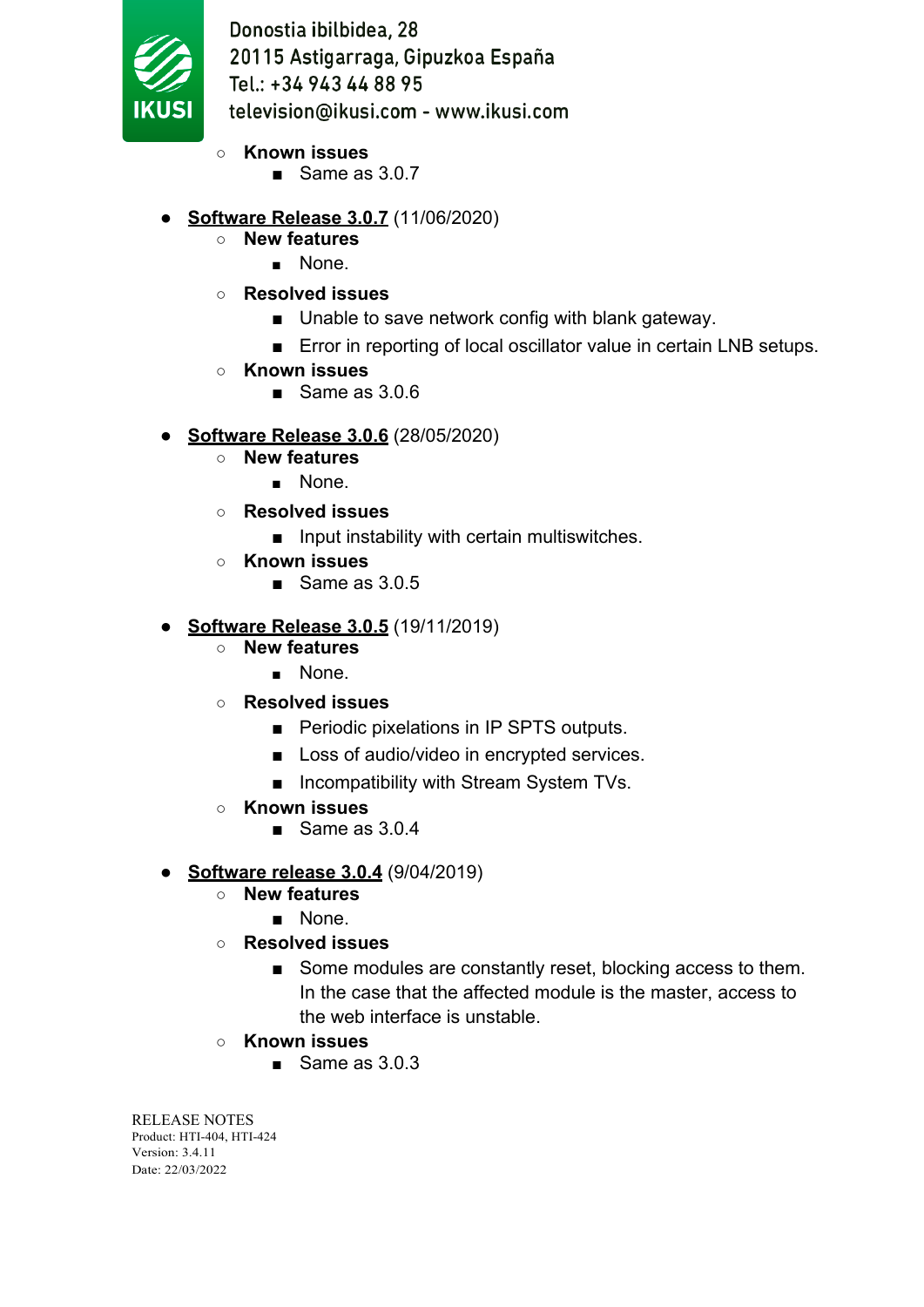

## **Software release 3.0.3 (01/03/2019)**

- **New features**
	- Processing of audio streams for new languages, such as Croatian or Serbian is added.
- **Resolved issues**
	- An error that made it difficult to save changes in the list of services, detected in version 3.0.1 is fixed.
	- The error that caused that audios appeared blocked when updating a module from version 1.2.0 is fixed.
	- False decrypting alarms problems that caused a delay to start descrambling in some CAMs are solved.
- **Known issues**
	- Same as 3.0.1

## **Software release 3.0.1** (15/02/2019)

- **New features**
	- Generation of IPTV output (SPTS and MPTS) is added.
	- Fixed IP access mode is added. DHCP mode and programmable fixed IP are still available..
		- Default IP address in RJ45 interface: 192.168.184.101. It is accessible only from 192.168.184.100.
		- Default IP address in USB interface: 192.168.184.253. It is accessible only from 192.168.184.252
	- RJ45 interface is no longer supported by IKUSI Headend Discovery.
- **Resolved issues**
	- Loss of streams problems detected in 2.0.0 are solved.
	- False decrypting alarms problems detected in 2.0.0 are solved.
	- MMI interface of a slave HTI was not accessible.
	- CAMs could not be reseted from web interface
- **Known issues**
	- Tune DVB-S2 45MSymb/s satellite signal may take up to 90 seconds.
	- Some CAM models may take up to 120 seconds to start descrambling.
	- IP configuration obtained in DHCP mode is not visible in configuration reports.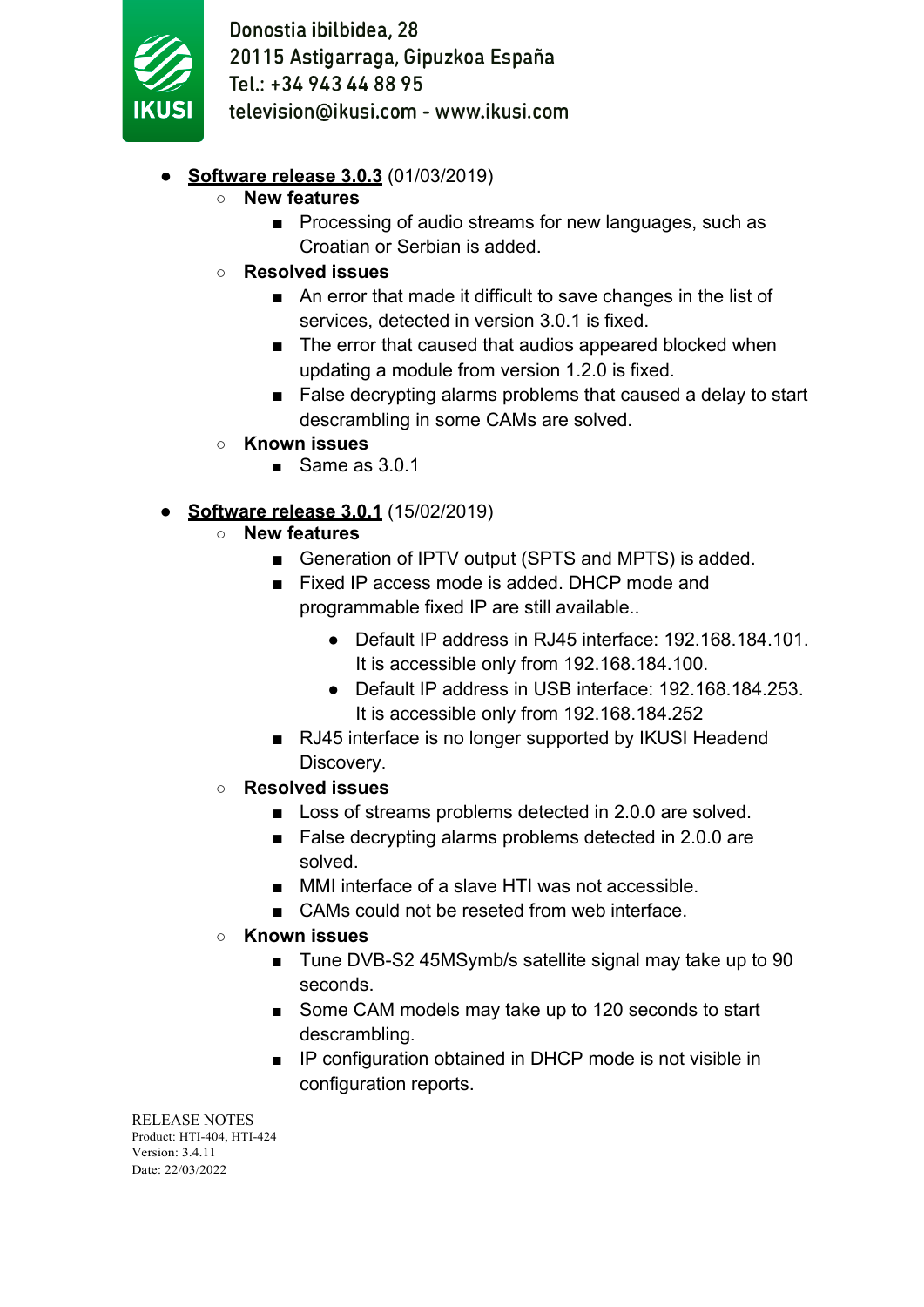

- **Software release 2.0.0** (03/12/2018)
	- **New features**
		- Support for new HTI-424 transmodulator.
			- Supports two CAM slots for service decryption.
			- Supports changing input mode between four inputs or one input + loopthrough.
		- Improved service selection GUI.
		- Bit rate measurement for each PID and service.
		- Supports for Ka band signals.
		- Supports PSI/SI decryption.
		- Improved support for selection of signal source, either through a multiswitch or from a LNB directly.
	- **Resolved issues**
		- When the HTI is accessed through a PC with Italian language, some menus were not shown properly.
		- Services can't be removed from a carrier in overflow status.
	- **Known issues**
		- Tune DVB-S2 45MSymb/s satellite signal may take up to 90 seconds.
		- Some CAM models may take up to 120 seconds to start descrambling.
		- IP configuration obtained in DHCP mode is not visible in configuration reports.
		- Exceptionally, IKUSI Headend discovery may fail to detect headends. Headend reboot solves the problem.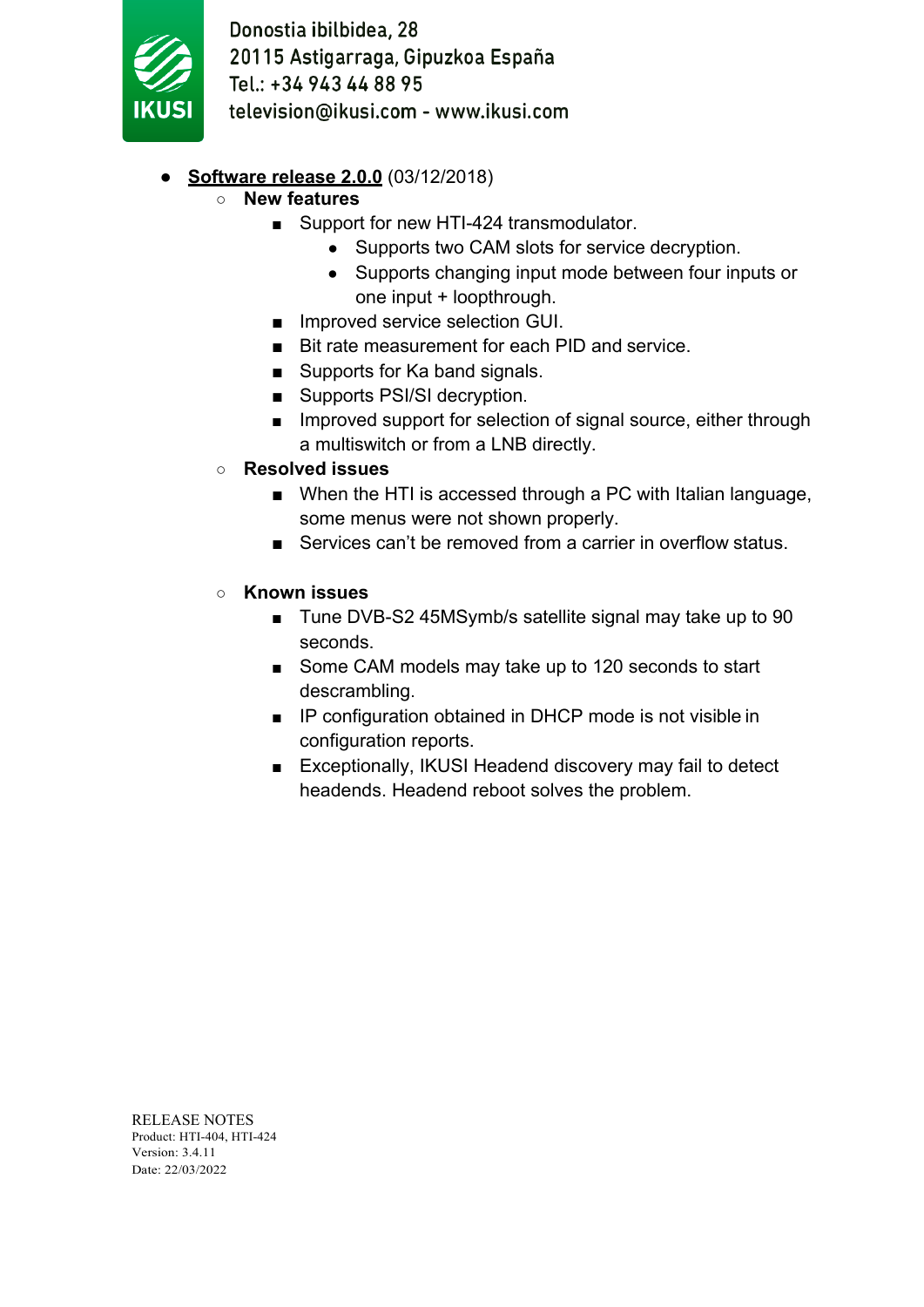

# **3. UPGRADE INSTRUCTIONS**

# **3.1 Installation environment**



# **3.2 Equipment/modules checking**

In order to ensure that there is no configuration or hardware issues (service, signal, etc. Issues) check that there are not active alarms.

## **3.3 Software upgrade procedure**

Follow these steps:

- Download the latest version from our website https:/[/www.ikusi.tv/en/products/hti-404](http://www.ikusi.tv/en/products/hti-404)
- Connect the pc to the USB port of the master module, located in the slot 2 of the base-plate, with a USB-ethernet adapter.
- Enter the following data, User: Admin Password: admin. Push Submit button. The main screen of the configuration interface will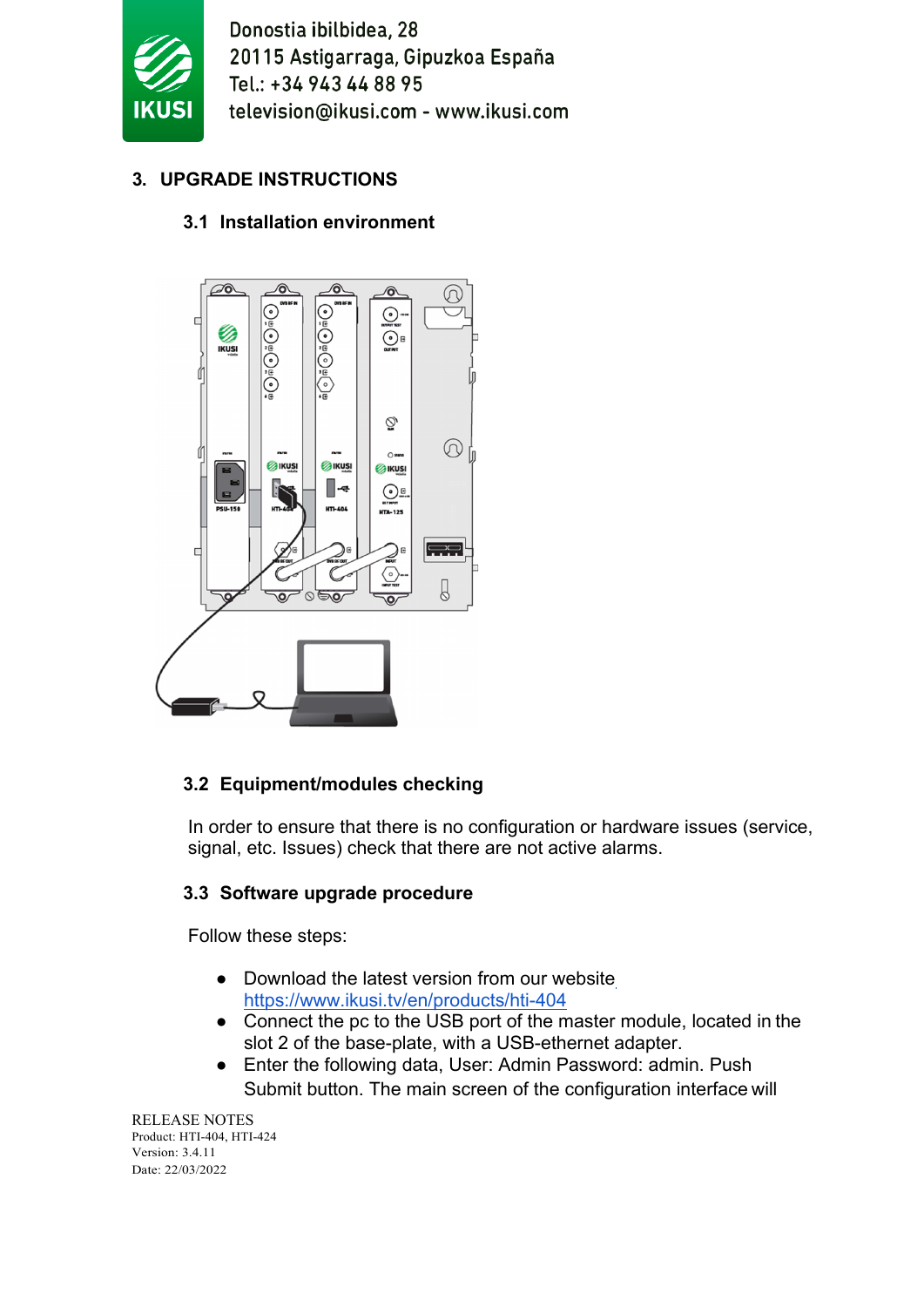

open, from where you can configure the headend.

- Go to Menu / Firmware Management.
- Go to UPLOAD A FIRMWARE UPDATE section

| Firmware Upgrade Management for the headend |
|---------------------------------------------|
|                                             |
| <b>CURRENT FIRMWARE VERSION</b>             |
| <b>VERSION</b>                              |
| 1.2.0+d20180612                             |
| <b>AVAILABLE FIRMWARE VERSION</b>           |
| <b>VERSION</b>                              |
|                                             |
| <b>UPLOAD A FIRMWARE UPDATE</b>             |
| <b>Add Firmware File</b>                    |
|                                             |

- Select the firmware through Add Firmware File button. After that, push Upload button. Once the firmware has been uploaded, it will appear in the AVAILABLE FIRMWARE VERSION section.
- Push the Install button associated with the desired firmware version.
- After pushing Install button, the upgrade progress screen will open.